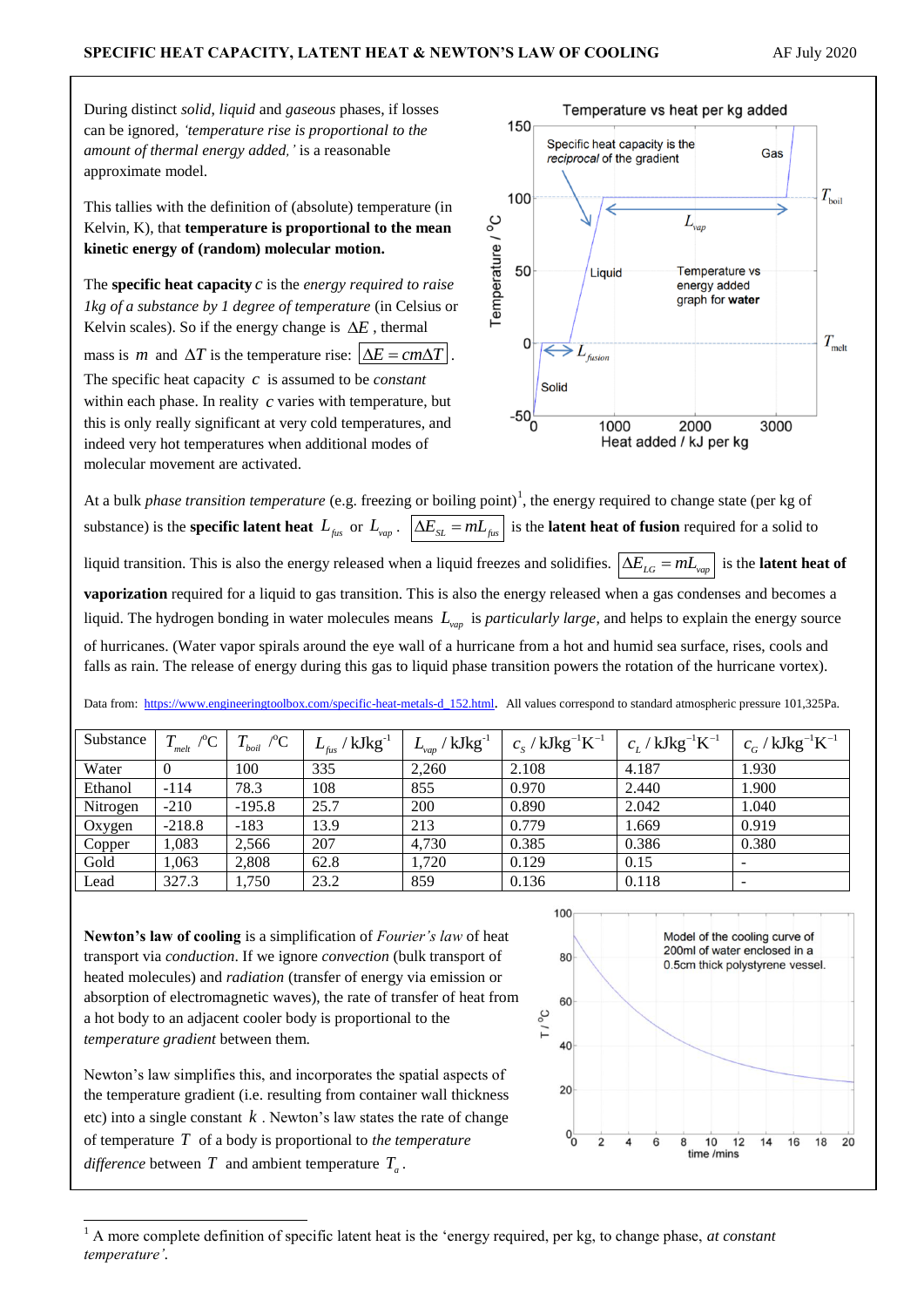$$
\frac{dT}{dt} = -k(T - T_a) \Rightarrow \int_{T_0}^{T} \frac{dT}{T' - T_a} = -kt \Rightarrow \ln\left(\frac{T - T_a}{T_0 - T_a}\right) = -kt
$$

$$
\Rightarrow \boxed{T = T_a + (T_0 - T_a)e^{-kt}}
$$

i.e. an *exponential decay* of temperature with time.

Much like radioactive decay, and the discharge of a capacitor, *k* is perhaps more usefully defined in terms of a *time constant*  $\tau$ . Let the time constant correspond to the time taken for the substance to reach the average temperature:  $\bar{T} = \frac{1}{2} (T_0 + T_a).$ 

$$
\overline{T} = \frac{1}{2} (T_0 + T_a).
$$
\n
$$
\ln \left( \frac{\overline{T} - T_a}{T_0 - T_a} \right) = -k\tau \Rightarrow \ln \left( \frac{\frac{1}{2} (T_0 + T_a) - T_a}{T_0 - T_a} \right) = -k\tau \Rightarrow k = -\frac{1}{\tau} \ln \left( \frac{\frac{1}{2} (T_0 - T_a)}{T_0 - T_a} \right)
$$
\n
$$
\Rightarrow \boxed{k = \frac{\ln 2}{\tau}}
$$

## **Question 1**

- (i) 1.23kg of water at  $18^{\circ}$ C is poured from a tap into a well insulated kettle. Taking in account losses such as heating the kettle itself, the kettle supplies 2.8kW of power to the water in the form of heating. How long does it take (in minutes) to boil the water? Assume a negligible amount of water evaporates during the heating process.
- (ii) The same kettle is (i) is allowed to boil until only 0.20kg of liquid water remains. The lid is removed to facilitate the escape of water vapour. How long (in minutes) from the onset of boiling does this take?
- (iii) A standard gold bar has a mass of 12.4kg. It is placed in a melting pot at  $22^{\circ}$ C and electrically heated with minimal losses. Calculate the amount of energy required to produce molten gold at  $1200^{\circ}$ C.
- (iv) 0.200kg of ice at  $0^{\circ}$ C is added to 1.23kg of water, initially at 18<sup>o</sup>C. The water & ice are in a thermos flask, so energy transfers beyond the water + ice system can be ignored. Calculate the temperature of the water once all the ice has melted. What is the minimum mass of water required to melt all the ice?
- (v) An athlete pours herself a cold water bath at  $14^{\circ}$ C. She uses 65kg of cold water. Calculate the mass (in kg) of ice required to reduce the bath temperature to a very chilly  $6^\circ$ . Assume at this point all the ice has melted, and there is no energy transfer to from the bath to the surroundings.
- (vi) 0.321kg of boiling liquid Nitrogen is poured onto a desk during a science demonstration. Calculate the amount of energy to vaporize all the liquid nitrogen. Contrast this energy to the amount required to raise the 'just boiled' nitrogen gas, to a laboratory ambient temperature of  $25^{\circ}$ C.
- (vii) If a hurricane of radius 500km precipitates an average of 3.0cm of rain per day, calculate the energy/s released from the fusion of water vapour to rain. Compare this to a typical power station (4GW) and the world's generating capacity (about 30,000TWh per year<sup>2</sup>). Assume the density of rain water is 1000kg/m<sup>3</sup>.
- (viii) Dr French makes a cup of coffee at the optimum brewing temperature of  $93^{\circ}$ C. Unfortunately he forgets about it, and ten minutes later it is 65°C. If the ambient temperature is 22°C, find the characteristic time constant  $\tau$  for the cooling coffee. Hence calculate how much longer it will take for the coffee to reach  $30^{\circ}$ C. Also sketch the cooling curve of the coffee.
- (ix) A cocktail mixture containing 0.2kg of alcohol and 0.8kg of flavoured water is mixed at  $25^{\circ}$ C. Calculate the minimum energy that must be extracted in order for the *entire* mixture to be frozen.
- (x) In a lead smelting workshop, 2.0kg of liquid lead at  $500^{\circ}$ C is dropped into a vat of water which is initially at  $20^{\circ}$ C. The vat is insulated, and sealed to prevent any significant amount of steam escaping. After a short time, the solid lead is in thermal equilibrium with the water, which is now  $25^{\circ}$ C. Calculate the mass of water (in kg).

-

<sup>&</sup>lt;sup>2</sup> 1TWh =  $10^{12}$  Js<sup>-1</sup>  $\times$  3600s = 3.6  $\times$  10<sup>15</sup> J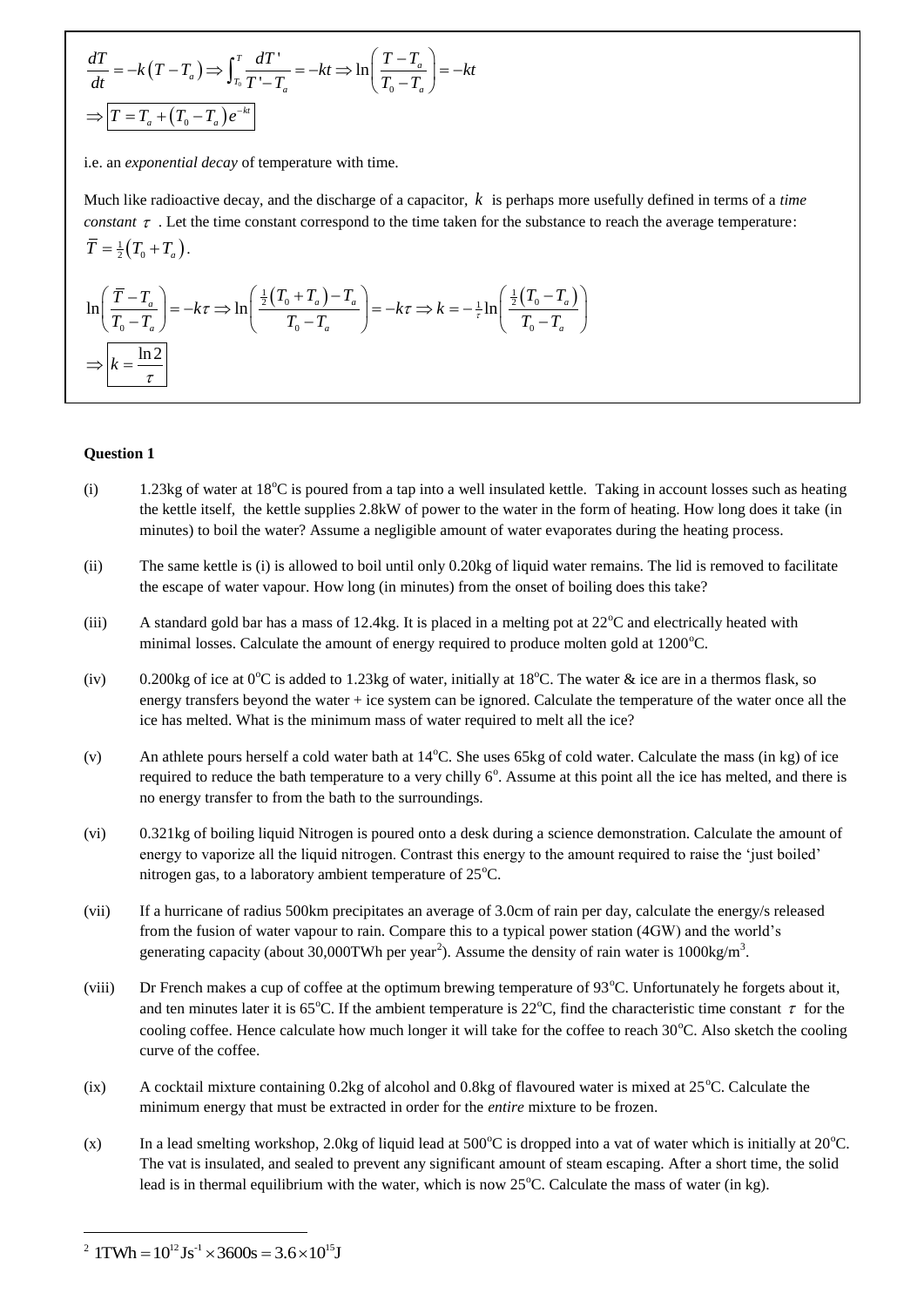**Question 2** An ordinary breath for a human adult is about 500ml. Air is about 21% oxygen by volume, and the density of oxygen at sea level is about  $1.43 \text{kg/m}^3$ . On a future space mission, a deposit of 10,000kg of solid oxygen is discovered on a remote planet, at a temperature of  $-250^{\circ}$ C (i.e. 23K).

- (i) Calculate the amount of energy required to convert all the frozen oxygen to gas at  $25^{\circ}$ C.
- (ii) If an average breathing rate is 20 breaths per minute, show the oxygen could sustain a single human for 6.34 years. Assume there is a plentiful supply of nitrogen and other air molecules, apart from oxygen.
- (iii) Ignoring the effect of losses, calculate the average power of an electrical heater required to convert the frozen oxygen to breathable gas (for one 'average' human). Suggest what a more practical power should be for a mission.
- **Question 3** 85.40g of water at 79.37 $^{\circ}$ C is added to a styrofoam beaker. A thermocouple is placed in the water and continuous measurements of temperature are recorded by a datalogger.

26.98g of ice at  $0^{\circ}$ C is added to the water. After about 30s the ice has all melted, and the water temperature is now 41.15 $^{\circ}$ C. Assume negligible heat exchange with the beaker and surroundings during this time.

Use the information above, plus the specific heat capacities of liquid and solid water in the table on page 1, to calculate the specific latent heat of fusion *Lfus* of water.

**Question 4** A thermocouple is placed in a kettle containing 0.9542kg of water. The RMS input voltage is 235V and a constant current of 8.7A is drawn by the heating element. Use the following experimental data to determine the specific heat capacity of water, and comment on your result, relative to the value presented in the table on page 1. Time  $t$  is in seconds, and temperature  $T$  is in <sup>o</sup>C.

[0,10,20,30,40,50,60,70,80,90,100,110,120,130,140,150,160,170] *t* [19.01,23.13,28.7,34.06,39.13,44.54,49.56,54.49,58.72,63.49,67.84,72.55,76.90,81.42,85.69,90.7,95.56,98.87] *T*

**Question 5** The same kettle in Q4 is placed upon a mass-balance, which is zeroed once boiling is fully established. The lid of the kettle is left open so vapour can escape, and the kettle continues to boil while the (same) electrical power is supplied. The following measurements of cumulative mass  $\Delta M$  /g lost are recorded vs time *t* /s.

[0,30,60,90,120,150,180,210,240,270,300] *t t* = [0,30,60,90,120,150,180,210,240,270,300]<br>Δ*M* = [0,26.2,49.5,80.2,106.7,129.8,157.1,186.1,210.9,235.5,264.8]

Use the data to determine the specific latent heat of vaporization  $L_{vap}$  of water.

**Question 6** Temperature vs time measurements for a cooling metal block are used to investigate Newton's model of cooling:  $T(t) = T_a + (T_0 - T_a)e^{-\frac{t}{\tau} \ln 2}$  $T(t) = T_a + (T_0 - T_a) e^{-\frac{t}{\tau}}$ 

Each temperature measurement was taken every 60s.

*T* [95.0,86.3,78.6,71.8,65.9,60.7,56.1,52.1,48.5,45.4,42.7,40.3,38.2,36.4,34.7,33.3,32.1,31.0,30.0,29.1,28.4]

The ambient temperature was  $T_a = 23^{\circ}$ C. Show that  $y = t \ln 2$  vs  $x = \ln \left| \frac{I_0 - I_a}{T_a - T_a} \right|$ *a*  $x = \ln \left( \frac{T_0 - T_1}{T_0 - T_1} \right)$  $T - T$  $=\ln\left(\frac{T_0-T_a}{T-T_a}\right)$  $\left(\frac{10^{-4}a}{T-T_a}\right)$  is an appropriate straight line graph

if the model is correct. Hence, from a line of best fit through the origin, determine the characteristic time constant  $\tau$  (in s).